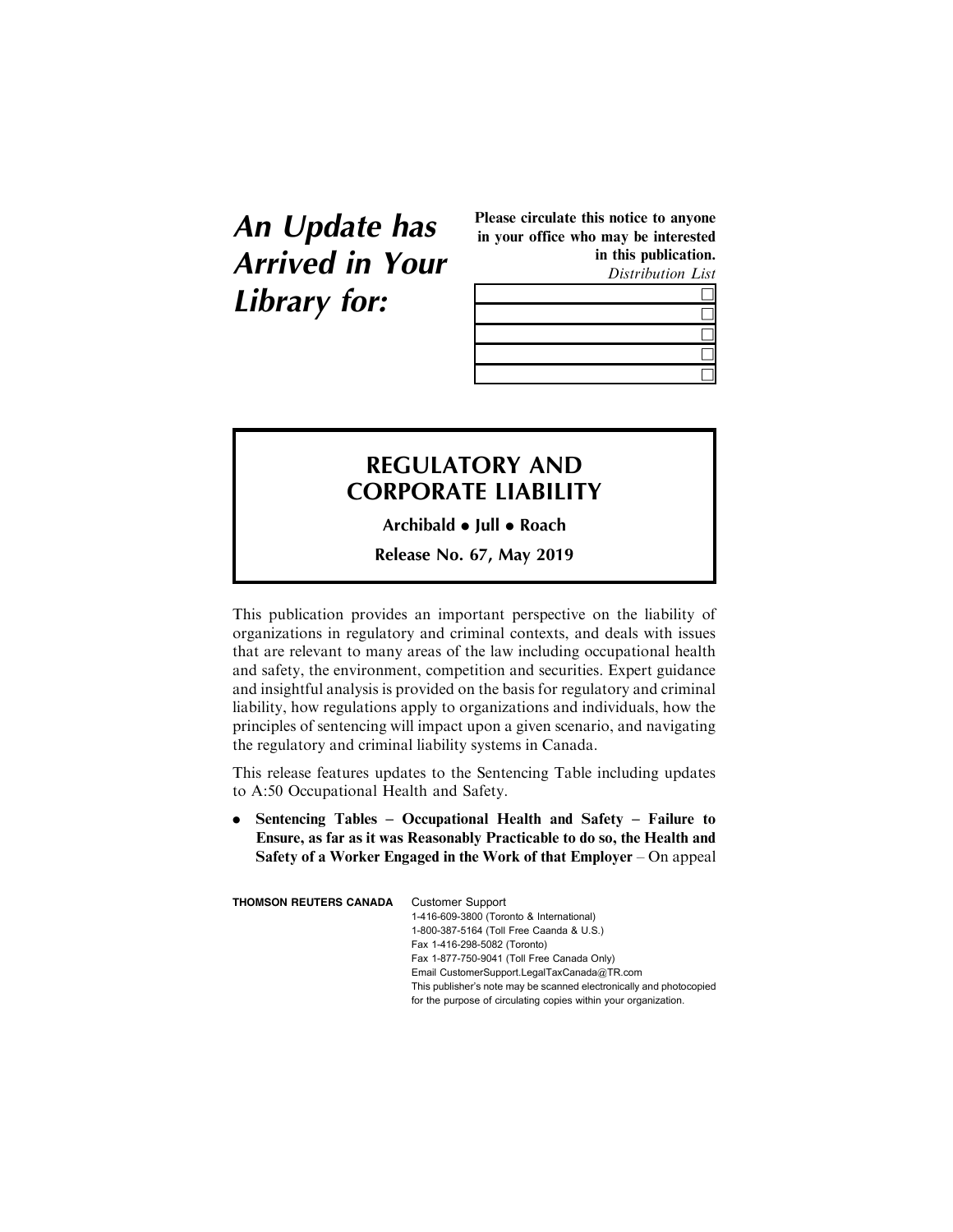the global sentence of \$200,000 was varied to a fine of \$175,000 plus costs, and any applicable surcharge. The conviction on Count 1, failing to ensure that the chicots on or near the travel way providing access to a workplace were removed, was conditionally stayed. The appeal against the conviction on Count 2, failing to ensure that a safe means of egress from a workplace was provided to workers, was dismissed. The presence of hazardous chicots on the approved Patrick Trail, as found, had nothing to do with the worker's conduct in exploring an unapproved trail back to the drill site at the end of their shift, and the worker's resulting death. It was the unaddressed muddy and messy trail conditions on the Patrick Trail that drove the workers to explore the off trail, leading to the tragedy; not the unidentified hazardous chicots. It could not therefore be said that the presence of the chicots contributed in any way to the foreseeability of the worker's "misconduct" in exploring the unapproved trail, which resulted directly in the fatality. The trial justice nonetheless apportioned the fines equally between the hazardous chicots and the hazardous miry conditions, i.e. \$100,000 per constituent element of culpability, despite a finding that the former basis of culpability, in effect, had nothing to do with the tragedy or the foreseeability of the conduct that lead to it. While they no doubt posed a significant potential hazard, it would nevertheless be disproportionate to maintain an equal \$100,000 fine apportionment for the chicots as a reflection of the appellant's culpability in relation to the fatality. Having regard to the fact that the Crown had initially recommended a global sentence in the range of \$150,000 to \$200,000; the fact that the Crown on appeal conceded that Count 1 should be conditionally stayed; the fact the trial justice had apportioned the global penalty as \$100,000 per count; and the fact that the essential elements of the count being stayed had no clear causal connection to the fatality, but rather more to do with the workers decision to explore an unapproved trail, the global sentence should be varied accordingly, albeit to a minor extent, so as to give paramountcy to the principle of general deterrence: R. v. Orbit Garant Drilling Services Inc., 2018 CarswellOnt 22527, 2018 ONCJ 935 (Ont. C.J.).

. Sentencing Tables – Occupational Health and Safety – Failing as an Employer to Provide Training, Information, Instruction and Supervision to a Worker – The summary conviction appeal judge was correct in finding that the sentencing justice erred in law when imposing sentences of incarceration and that this legal error affected the sentences imposed. This gave the appeal judge the authority under POA, s. 122(1)(b), to vary the sentences imposed on Purba and Saini, within the limits prescribed by law. Even if deference is to be given to